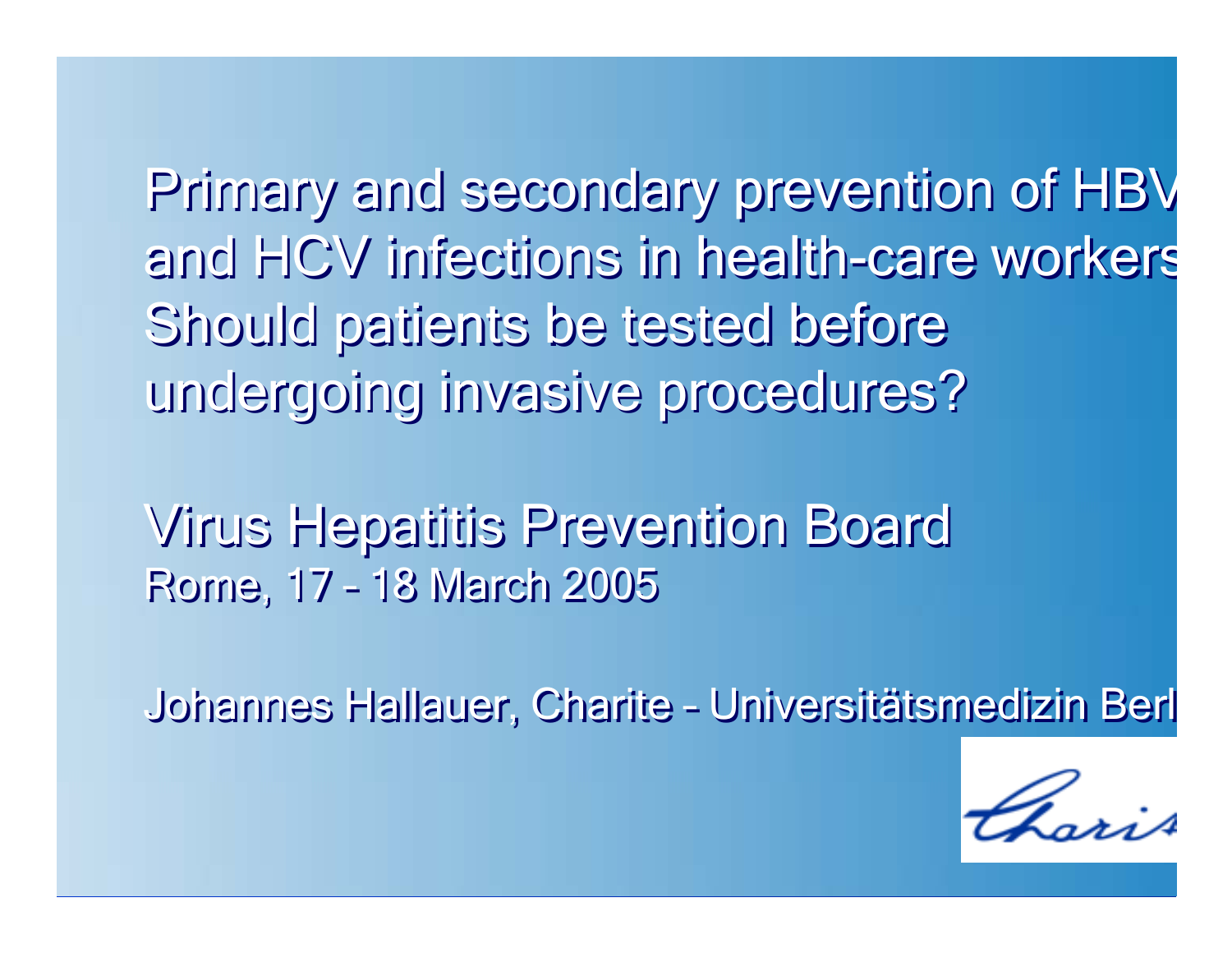Should patients be tested before Should patients be tested before undergoing invasive procedures? undergoing invasive procedures?

Is the answer NO?

**I** No recommendations requesting that

X No public health rationale established X No public health rationale established

**I** Is the answer YES?

**I** Who has an interest/benefit in testing?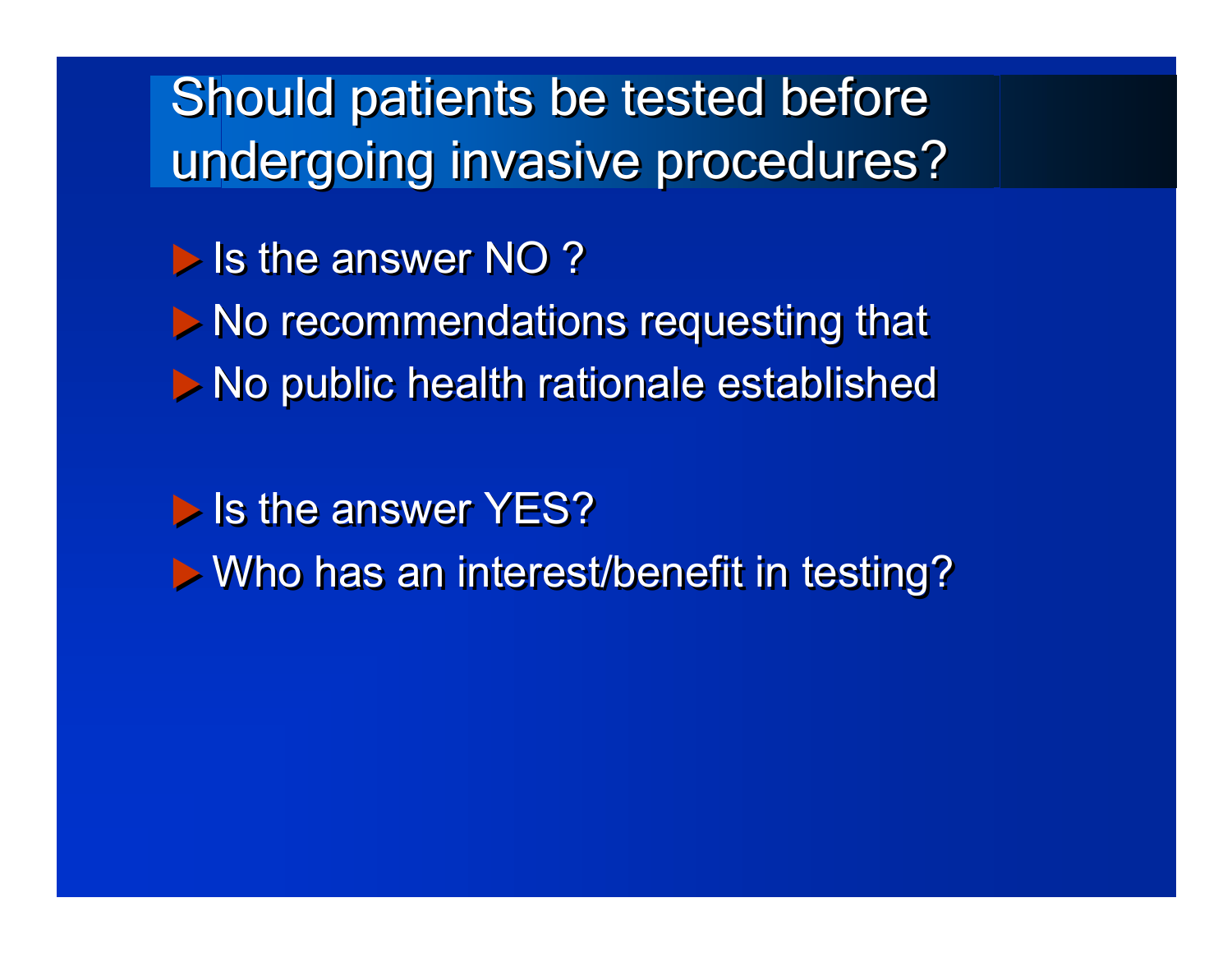# Potential of HCW to transmit HBV

R.N. Gunson et al. / Journal of Clinical Virology 27 (2003) 213-230

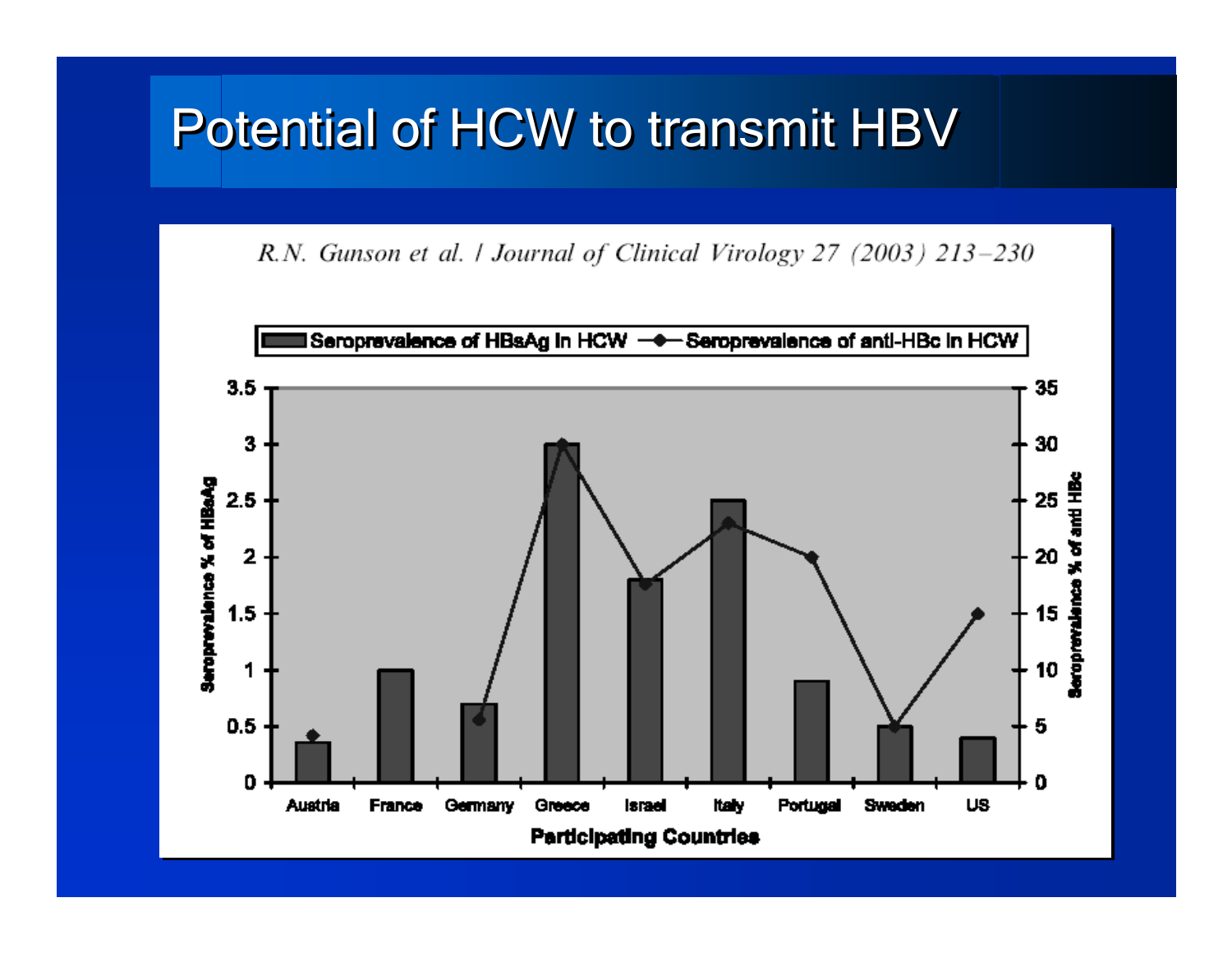Evidence for transmission of HBV to Evidence for transmission of HBV to Patients by HCW: Patients by HCW:

**D** Review by Gunson, Shouval, Roggendorf et al. (2003): al. (2003):

45 published reports with more than 400 45 published reports with more than 400 infected patients infected patients

X Review by Gerlich et al. (2004): X Review by Gerlich et al. (2004): HCW with pos HBeAg transmit to 4 % of HCW with pos HBeAg transmit to 4 % of patients, when performing procedures with patients, when performing procedures with high risks of injuries high risks of injuries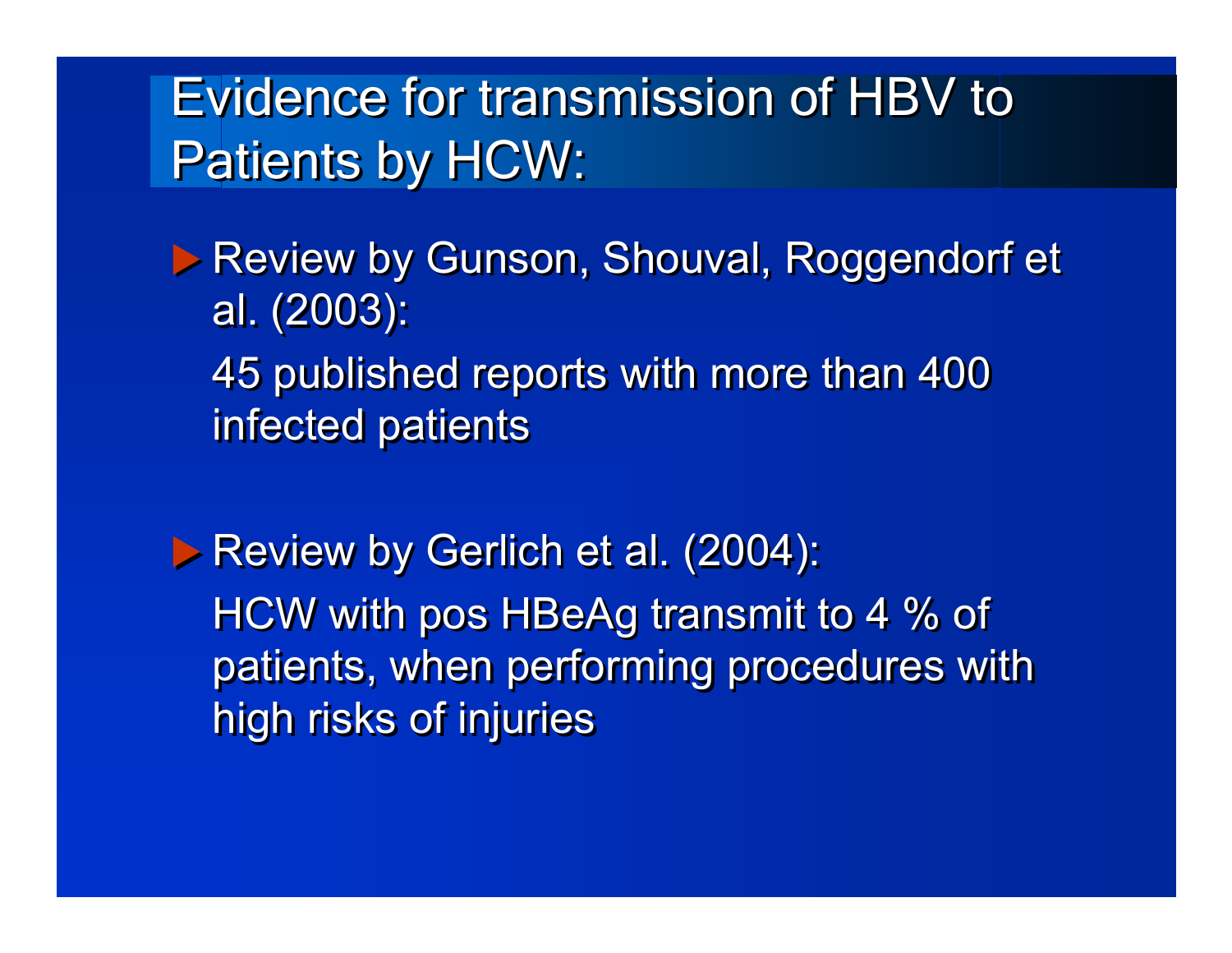#### Patients tested for HBV:

Baldo et al. (2002, Italy): Baldo et al. (2002, Italy): Postexposure HCW: source 245 patients: Postexposure HCW: source 245 patients: 11.4 % HBV pos.; 5 year follow up: no 11.4 % HBV pos.; 5 year follow up: no transmission observed transmission observed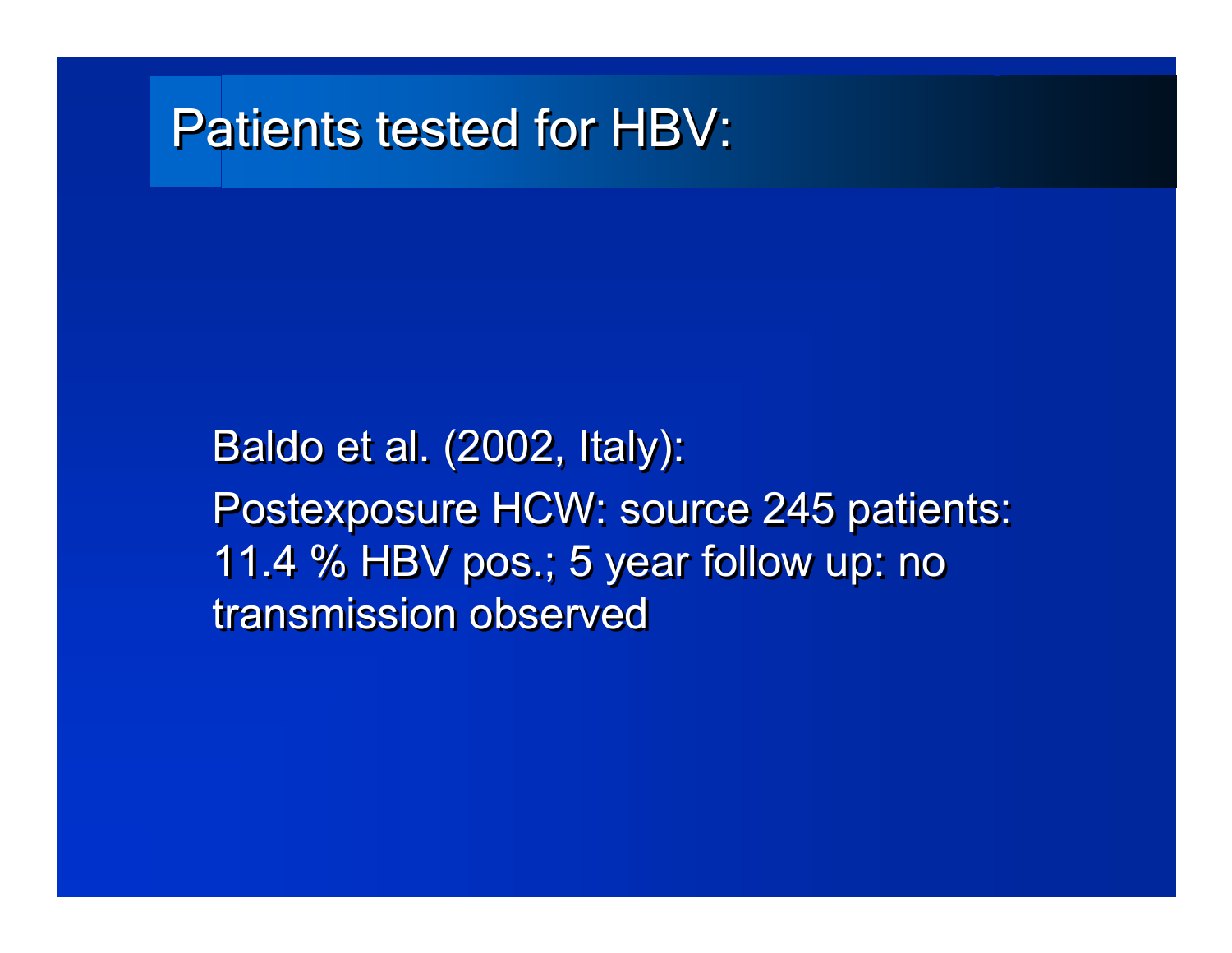### Patients tested for HBV:

X Beltrami et al. (2000, USA): X Beltrami et al. (2000, USA): Risk for HCW after percutaneous exposure is Risk for HCW after percutaneous exposure is 6 - 30% for HBV 6 - 30% for HBV

X Dresing et al. (2003, Germany): X Dresing et al. (2003, Germany): Emergency room patients: 0.84% of patients Emergency room patients: 0.84% of patients HBV pos. ( n = 1.074) HBV pos. ( n = 1.074)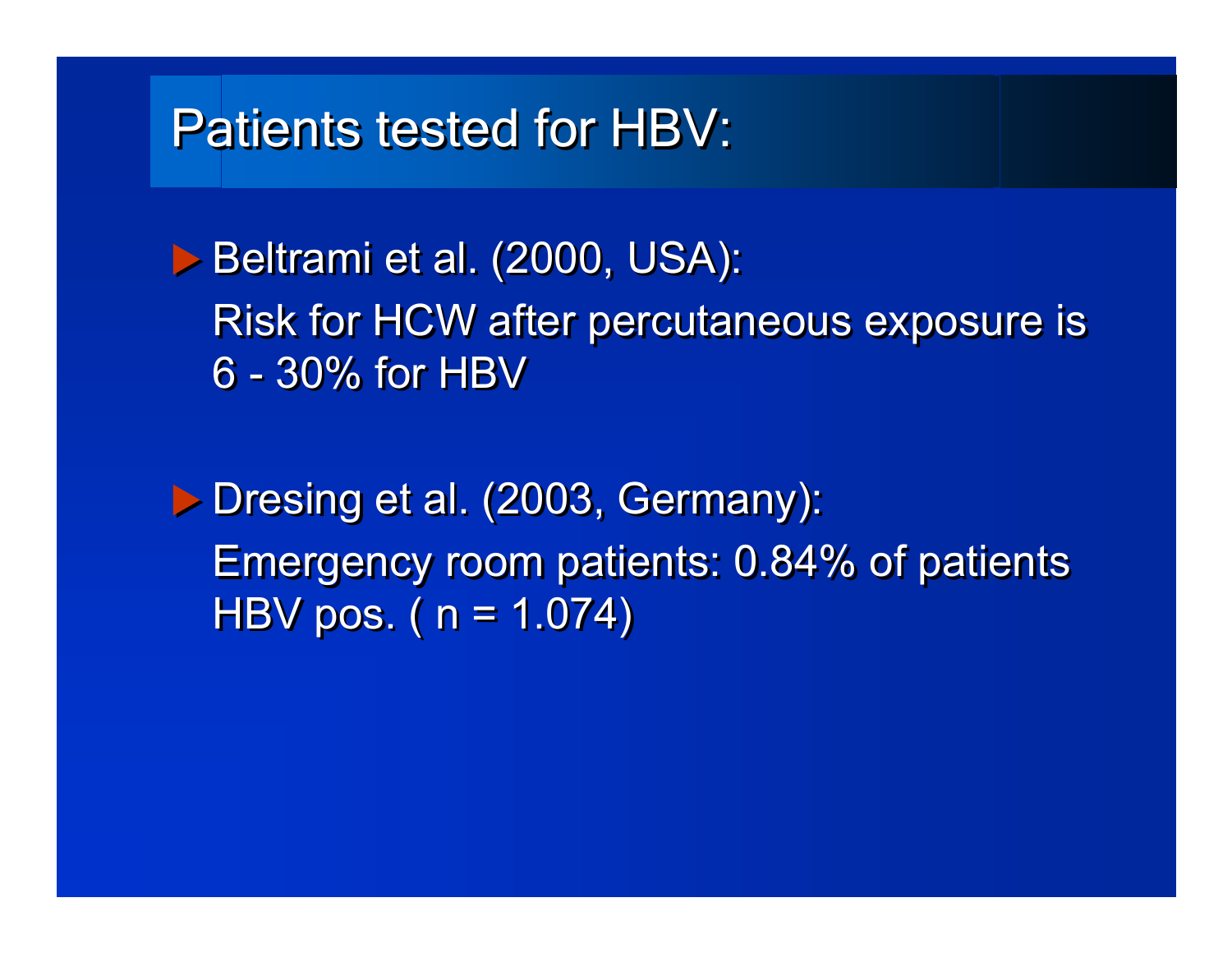# Potential of HCW to transmit HCV



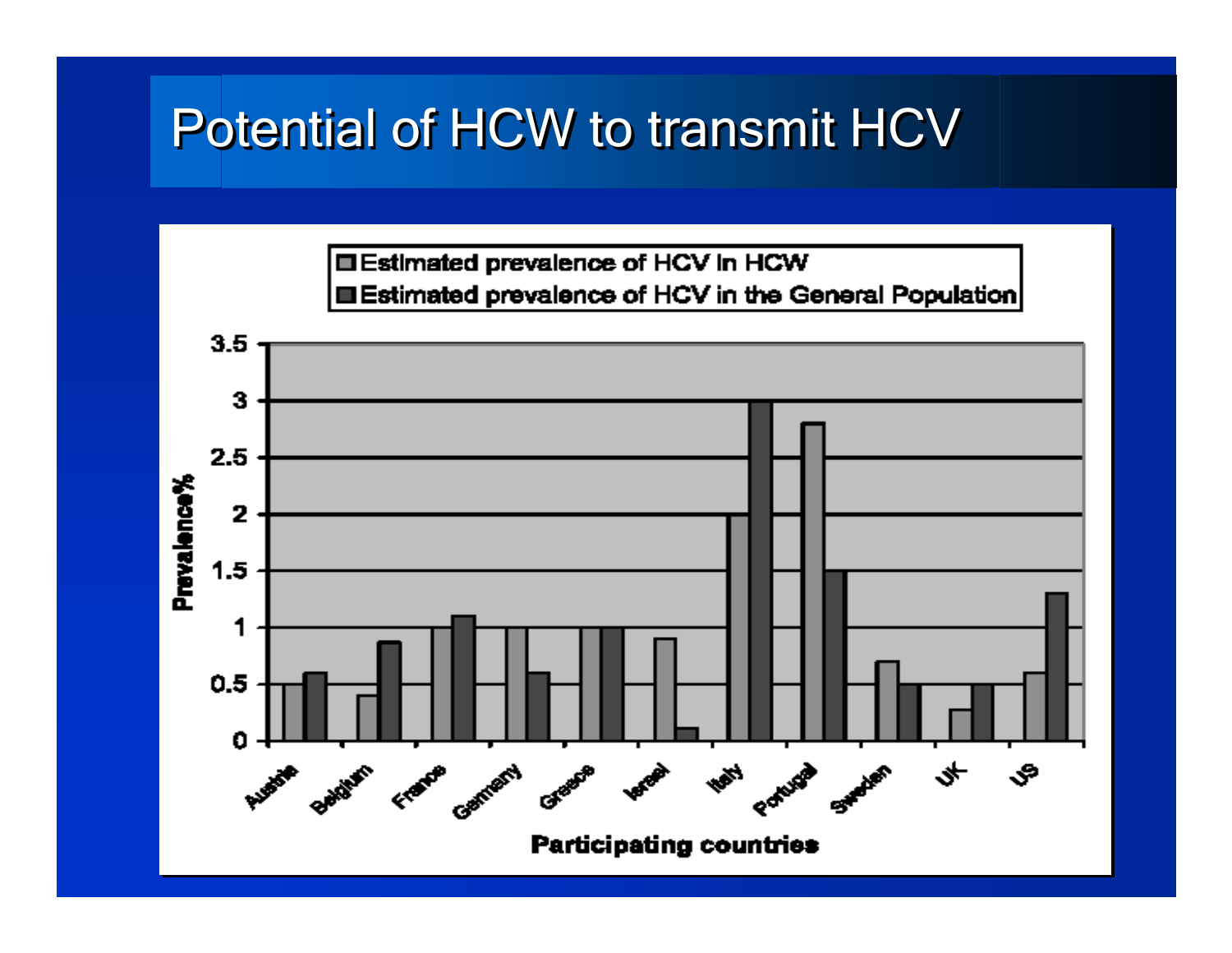Evidence for transmission of HCV to Evidence for transmission of HCV to Patients by HCW: Patients by HCW:

**D** Review by Gunson, Shouval, Roggendorf et al. (2003): al. (2003):

6 published reports with a total of 14 6 published reports with a total of 14 indefected patients indefected patients

**Example 18 Review by Puro, Scognamiglio, Ippolito** (2003): (2003):

8 cases with a total of 18 infected patients 8 cases with a total of 18 infected patients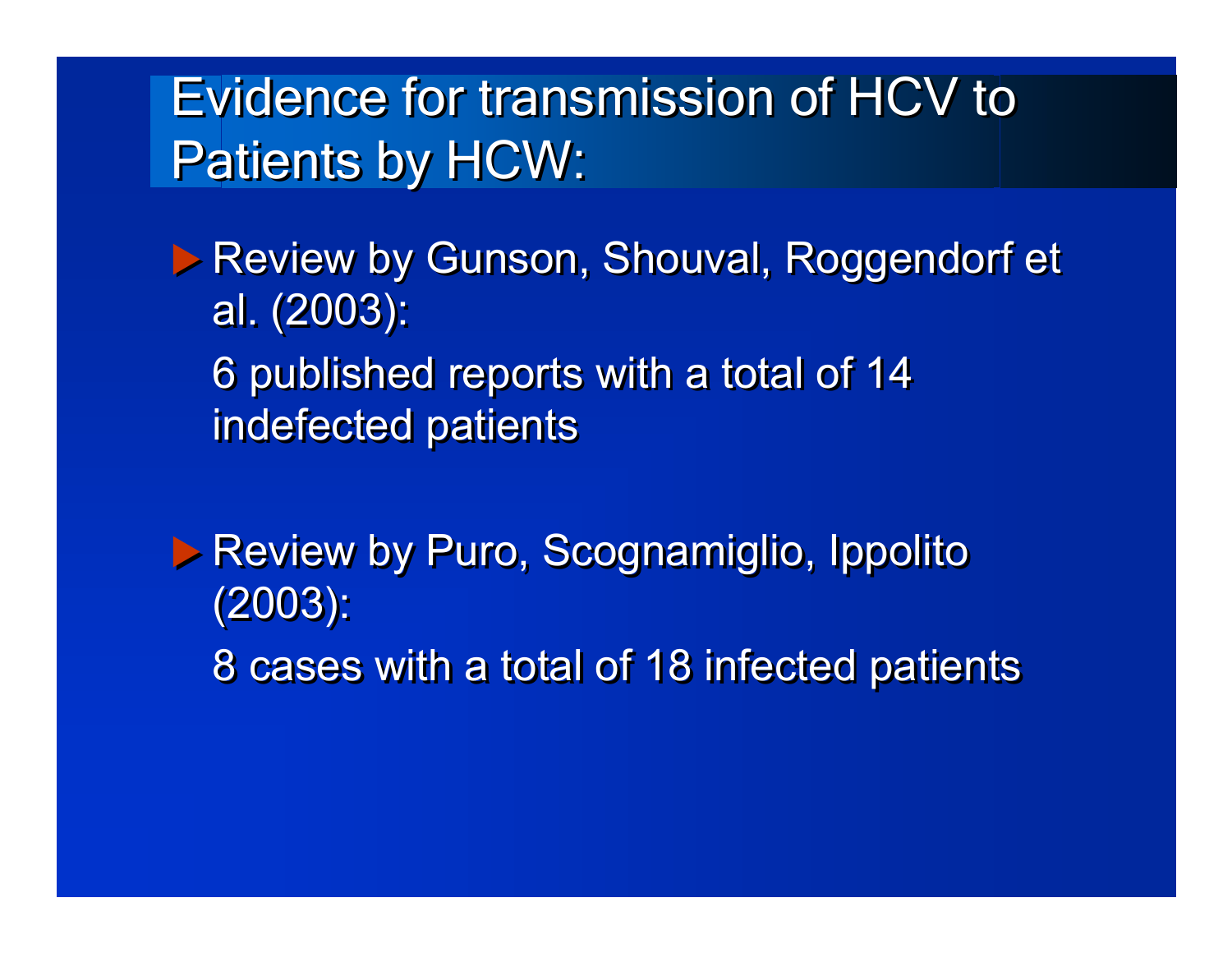### Patients tested for HCV:

X Baffoy-Fayard et al. (2003; France): X Baffoy-Fayard et al. (2003; France): Interventionel radiology: 9.7 % of patients Interventionel radiology: 9.7 % of patients HCV pos. ( n= 944) HCV pos. ( n= 944) X Baldo et al. (2002, Italy): X Baldo et al. (2002, Italy): Postexposure HCW: source 245 patients: Postexposure HCW: source 245 patients: 27.8 % HCV pos.; 5 year follow up: no 27.8 % HCV pos.; 5 year follow up: no transmission observed transmission observed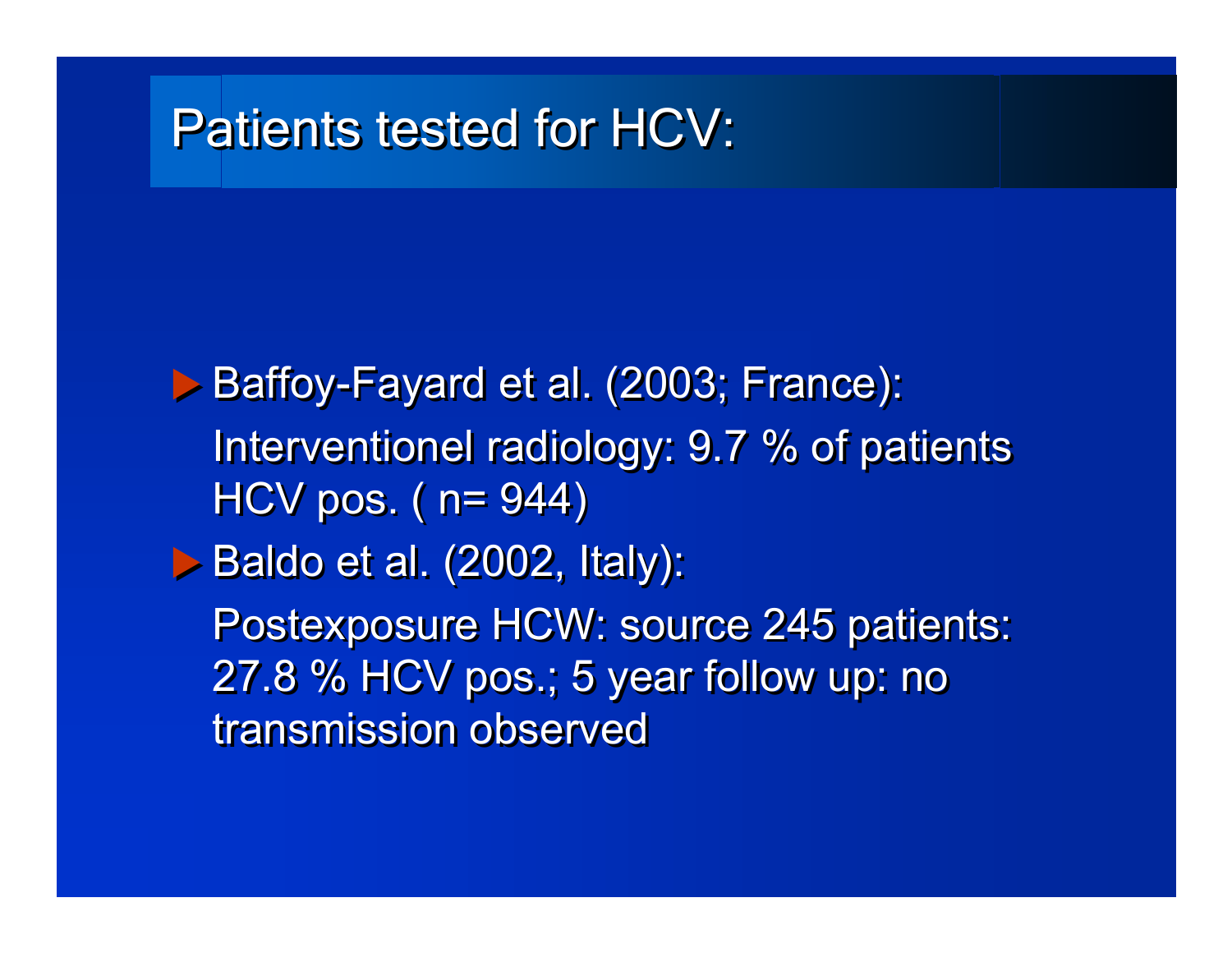# Patients tested for HCV:

X Beltrami et al. (2000, USA): X Beltrami et al. (2000, USA): Risk for HCW after percutaneous exposure is Risk for HCW after percutaneous exposure is 1.8% for HCV 1.8% for HCV

X Dresing et al. (2003, Germany): X Dresing et al. (2003, Germany): Emergency room patients: 2.9 % of patients Emergency room patients: 2.9 % of patients HCV pos. ( n = 1.074) HCV pos. ( n = 1.074)